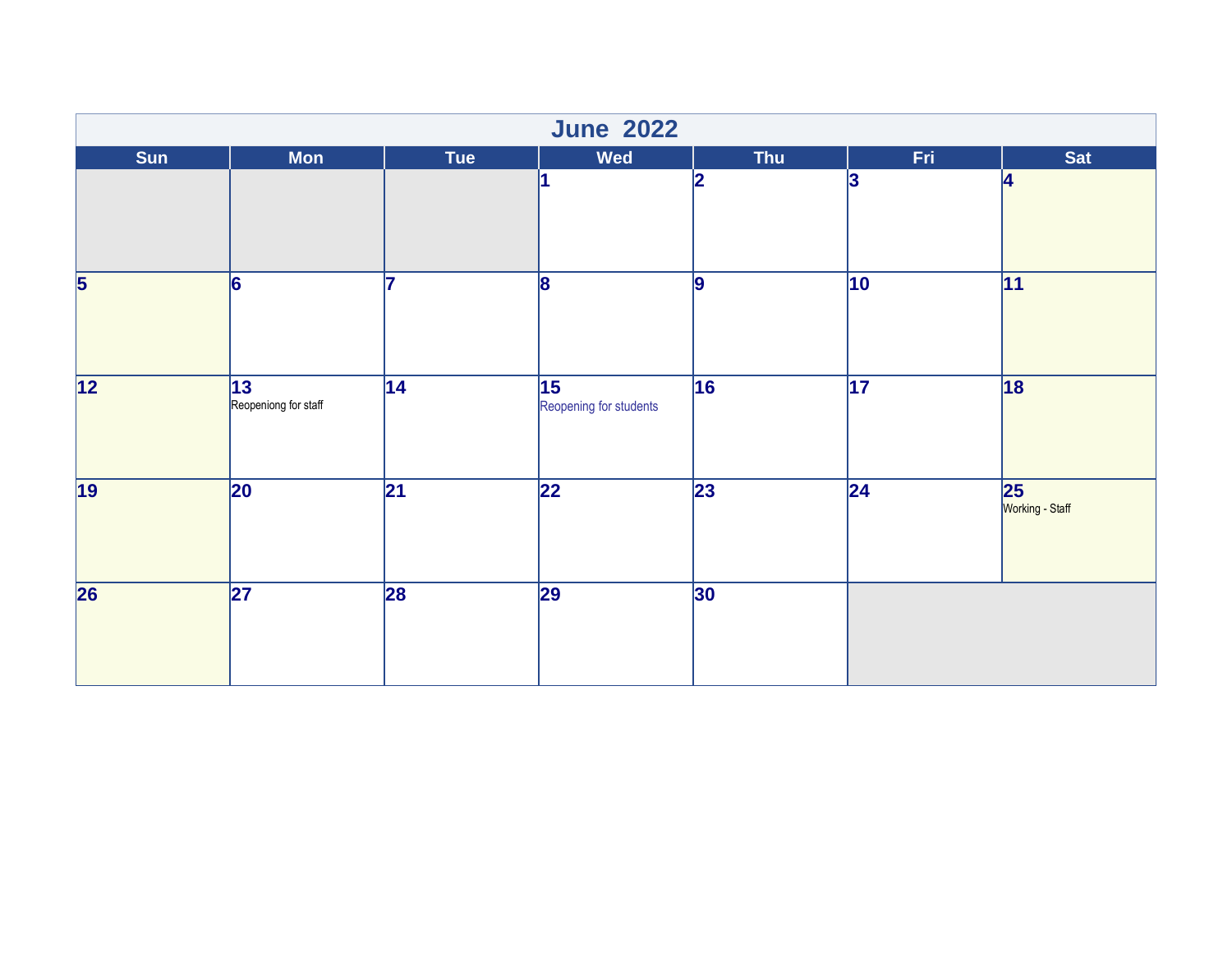| <b>July 2022</b>        |                 |                                             |                                      |                                |                               |                                   |  |  |
|-------------------------|-----------------|---------------------------------------------|--------------------------------------|--------------------------------|-------------------------------|-----------------------------------|--|--|
| <b>Sun</b>              | <b>Mon</b>      | <b>Tue</b>                                  | Wed                                  | <b>Thu</b>                     | Fri.                          | <b>Sat</b>                        |  |  |
|                         |                 |                                             |                                      |                                | l1                            | $\overline{\mathbf{2}}$           |  |  |
| $\overline{\mathbf{3}}$ | 14              | $\overline{5}$                              | $\overline{6}$                       | 5                              | $\overline{8}$                | $\boldsymbol{9}$<br>Staff Working |  |  |
| $\overline{10}$         | $\overline{11}$ | $\overline{12}$                             | $\overline{13}$                      | 14                             | $\overline{15}$               | 16                                |  |  |
| 17                      | 18              | 19<br>Field Trip - Primary<br>Children Park | $ 20\rangle$<br>Field Trip - Pre-Voc | 21 <br>Field Trip - vocational | 22 <br>Field Trip - Vocaional | 23 <br>Staff working              |  |  |
| $\overline{24}$         | $\overline{25}$ | 26                                          | 27                                   | 28                             | $\overline{29}$               | 30                                |  |  |
| 31                      |                 |                                             |                                      |                                |                               |                                   |  |  |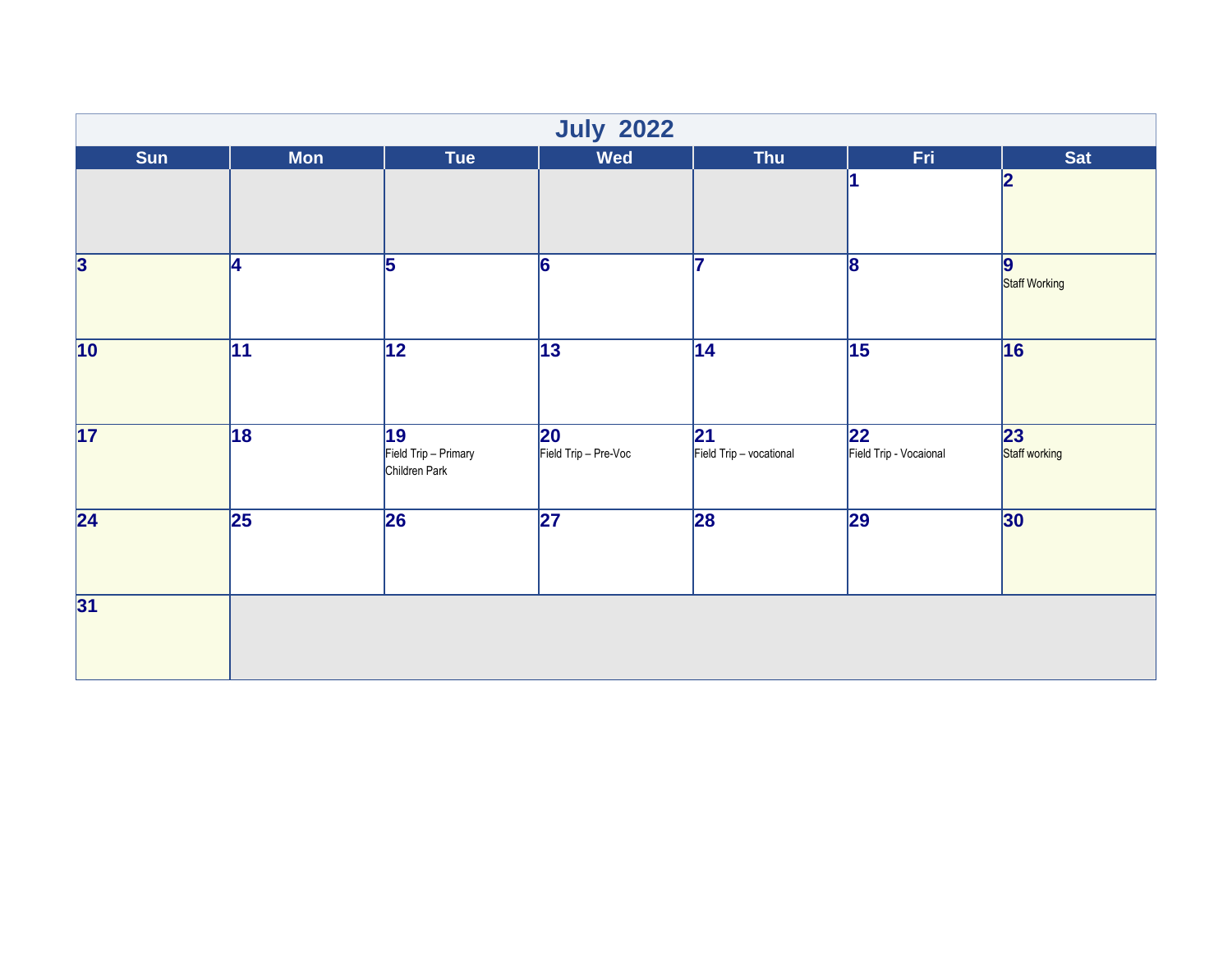|                 | <b>August 2022</b>                  |                            |                 |                        |                               |                                                |  |  |  |
|-----------------|-------------------------------------|----------------------------|-----------------|------------------------|-------------------------------|------------------------------------------------|--|--|--|
| <b>Sun</b>      | <b>Mon</b>                          | Tue                        | Wed             | <b>Thu</b>             | Fri.                          | <b>Sat</b>                                     |  |  |  |
|                 |                                     | $\mathbf{z}$               | 3               | 14                     | 5                             | 6<br>Staff Working                             |  |  |  |
| 7               | $\vert$ 8                           | $\vert$ 9                  | $ 10\rangle$    | $\overline{11}$        | $\overline{12}$               | 13                                             |  |  |  |
| 14              | $\overline{15}$<br>Independence Day | 16                         | $\overline{17}$ | 18<br>Krishna Jayanthi | $\overline{19}$               | 20                                             |  |  |  |
| $\overline{21}$ | $\overline{22}$                     | 23                         | 24              | $\overline{25}$        | 26 <br>Sports Day - tentative | 27 <br>Staff Working<br>Sports Day - tentative |  |  |  |
| 28              | 29                                  | 30 <br>VinayagarChathurthi | 31              |                        |                               |                                                |  |  |  |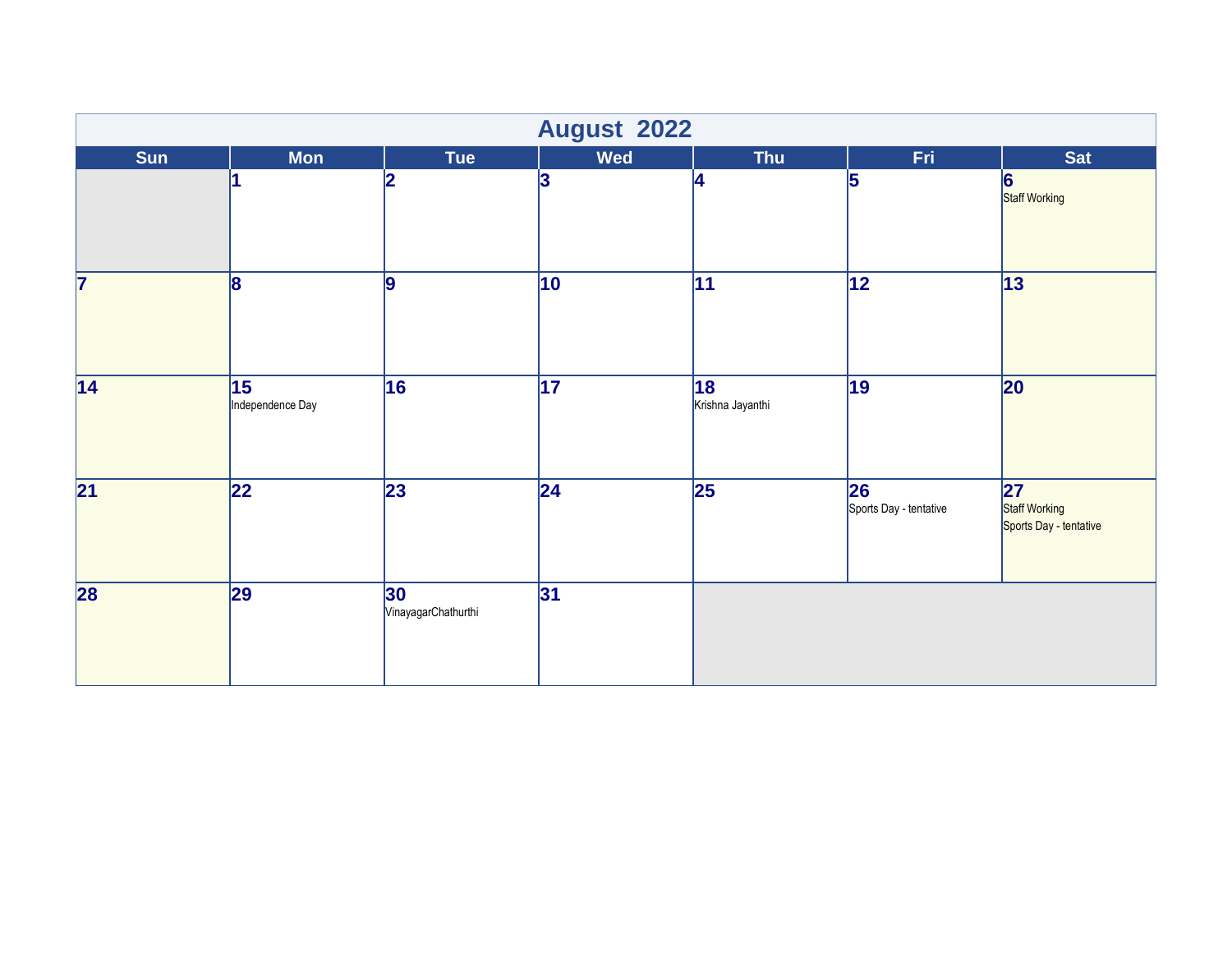|                                  | September 2022                    |                      |                         |                        |                                      |                                        |  |  |
|----------------------------------|-----------------------------------|----------------------|-------------------------|------------------------|--------------------------------------|----------------------------------------|--|--|
| <b>Sun</b>                       | <b>Mon</b>                        | <b>Tue</b>           | <b>Wed</b>              | <b>Thu</b>             | Fri                                  | <b>Sat</b>                             |  |  |
|                                  |                                   |                      |                         |                        | 2                                    | 3                                      |  |  |
| 4                                | 5<br>Teachers Day 1/2 working day | 6                    | 17                      | 18                     | 9                                    | 10<br>Staff Working                    |  |  |
| 11                               | $\overline{12}$                   | 13                   | 14                      | 15                     | 16                                   | 17                                     |  |  |
| 18                               | $ 19\rangle$<br>PRR               | $20$<br>PRR          | $\sqrt{\frac{21}{PRR}}$ | $\overline{22}$<br>PRR | $\overline{23}$<br>Pooja Celebration | $\overline{24}$<br>Pooja Holiday Begin |  |  |
| $\overline{25}$<br>Pooja Holiday | 26<br>Pooja Holiday               | 27 <br>Pooja Holiday | 28<br>Pooja Holiday     | 29 <br>Pooja Holiday   | 30 <br>Pooja Holiday                 |                                        |  |  |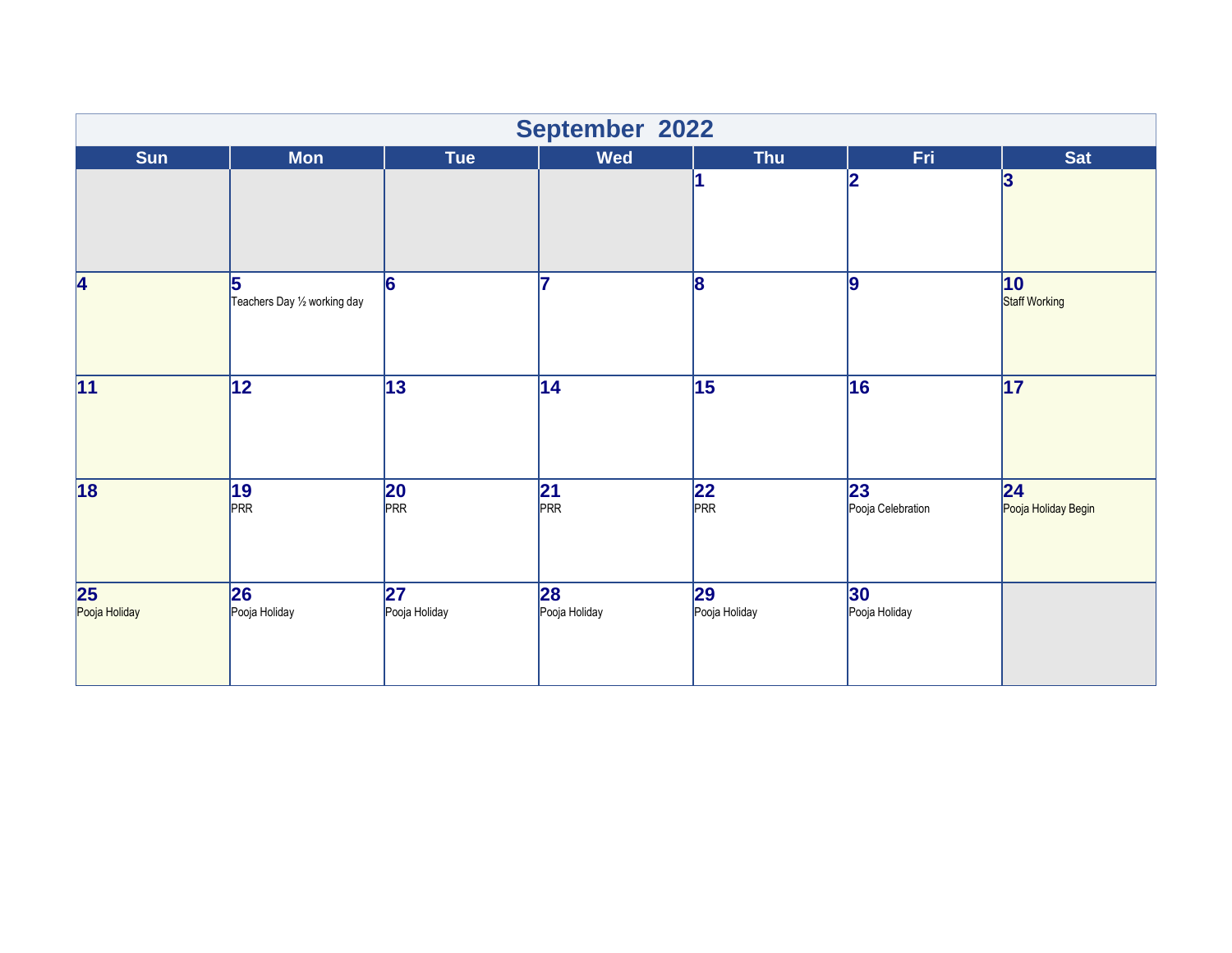|                                       | October 2022             |                                               |                                       |                          |                             |                                   |  |  |  |
|---------------------------------------|--------------------------|-----------------------------------------------|---------------------------------------|--------------------------|-----------------------------|-----------------------------------|--|--|--|
| <b>Sun</b>                            | <b>Mon</b>               | <b>Tue</b>                                    | <b>Wed</b>                            | <b>Thu</b>               | Fri                         | <b>Sat</b>                        |  |  |  |
|                                       |                          |                                               |                                       |                          |                             | Pooja Holiday                     |  |  |  |
| 2<br>Pooja Holiday<br>Gandhi Jayanthi | 3<br>Pooja Holiday       | 4<br>Pooja Holiday                            | 5<br>School Reopening<br>Vijayadasami | 6                        |                             | 8<br>Staff Working                |  |  |  |
| $\overline{9}$                        | 10                       | 11                                            | $\overline{12}$                       | $\overline{13}$          | 14                          | 15                                |  |  |  |
| $\overline{16}$                       | $\overline{17}$          | 18                                            | 19                                    | 20                       | 21<br>Deepavali Celebration | $ 22\rangle$<br>Deepavali Holiday |  |  |  |
| $\overline{23}$<br>Deepavali Holiday  | 24 <br>Deepavali Holiday | $\overline{\mathbf{25}}$<br>Deepavali Holiday | 26                                    | $\overline{\mathbf{27}}$ | 28                          | 29                                |  |  |  |
| 30                                    | 31                       |                                               |                                       |                          |                             |                                   |  |  |  |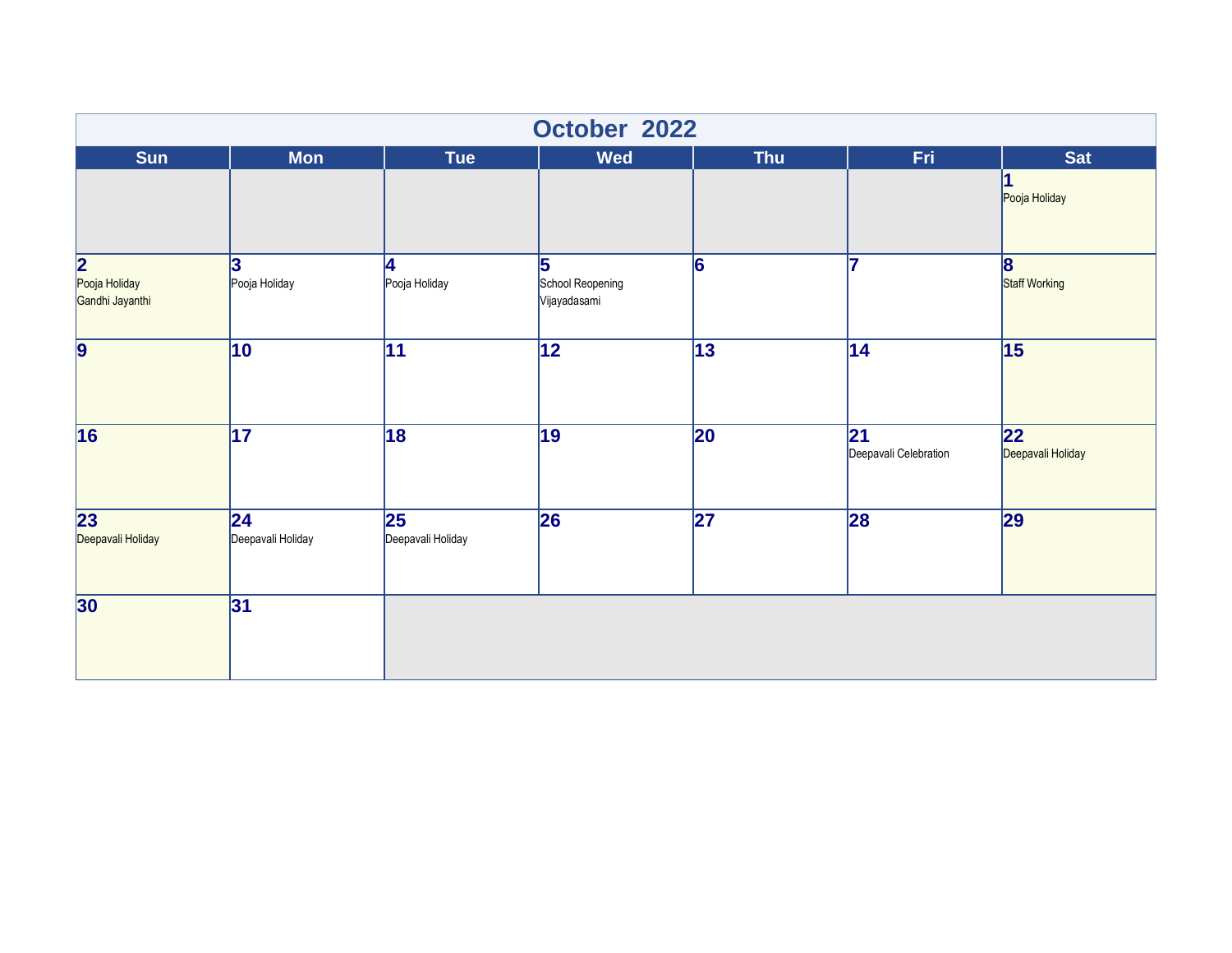|                 | November 2022                  |                 |                 |                 |                 |                      |  |  |
|-----------------|--------------------------------|-----------------|-----------------|-----------------|-----------------|----------------------|--|--|
| <b>Sun</b>      | <b>Mon</b>                     | <b>Tue</b>      | Wed             | <b>Thu</b>      | Fri.            | Sat                  |  |  |
|                 |                                |                 | 2               | 3               | 4               | 5                    |  |  |
| $\overline{6}$  | 17                             | 8               | $\overline{9}$  | $ 10\rangle$    | 11              | 12 <br>Staff Working |  |  |
| $\overline{13}$ | 14<br>Children Day celebration | $\overline{15}$ | 16              | $\overline{17}$ | 18              | 19                   |  |  |
| $\overline{20}$ | $\overline{21}$                | $\overline{22}$ | $\overline{23}$ | $\overline{24}$ | $\overline{25}$ | 26<br>Staff Working  |  |  |
| $\overline{27}$ | 28                             | 29              | 30              |                 |                 |                      |  |  |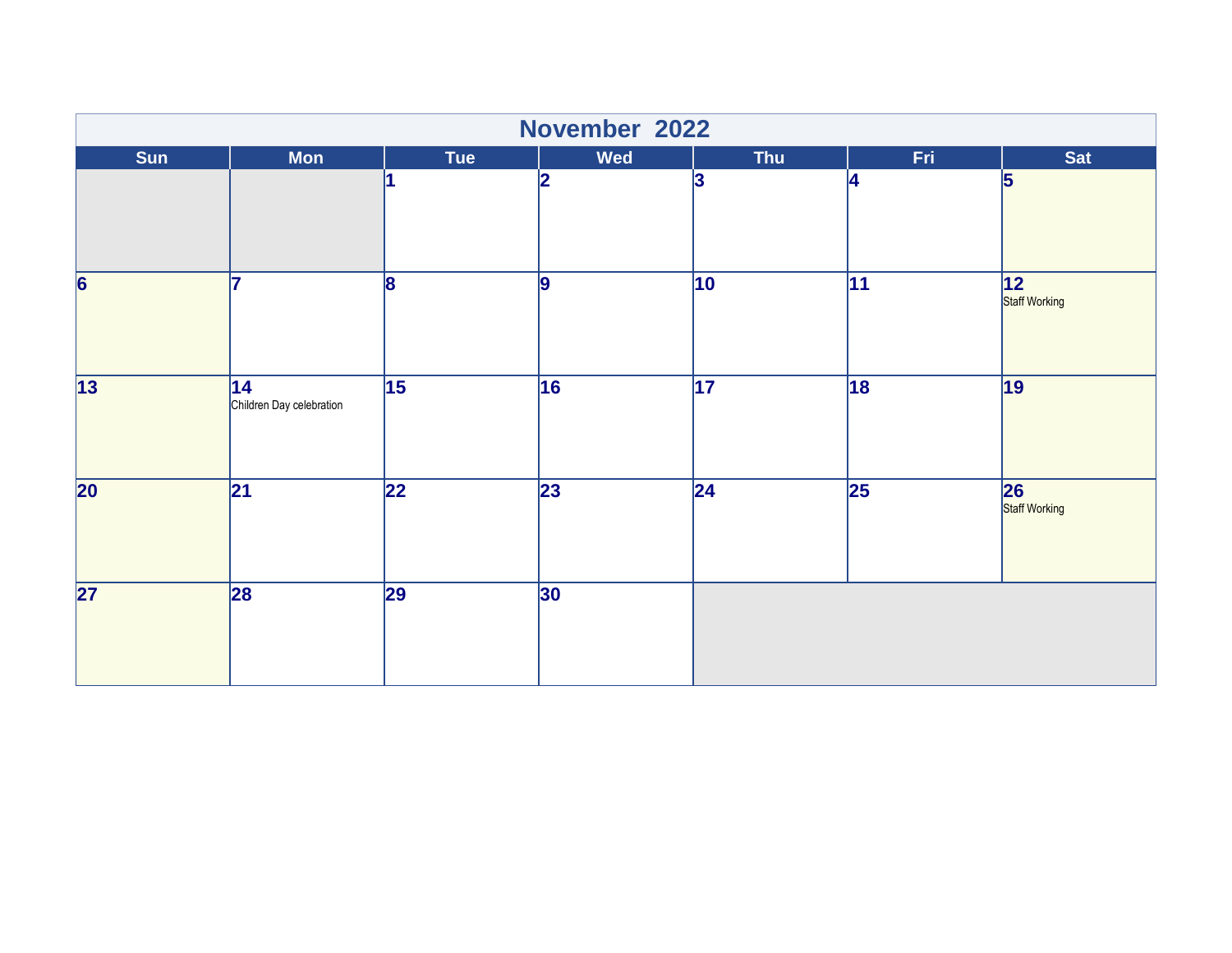| December 2022                         |                               |                            |                               |                           |                             |                                       |  |
|---------------------------------------|-------------------------------|----------------------------|-------------------------------|---------------------------|-----------------------------|---------------------------------------|--|
| <b>Sun</b>                            | <b>Mon</b>                    | <b>Tue</b>                 | <b>Wed</b>                    | <b>Thu</b>                | Fri.                        | <b>Sat</b>                            |  |
|                                       |                               |                            |                               |                           | 2                           | $\bf{3}$<br>Project Day - GNS         |  |
| 4                                     | 5                             | 6                          | 17                            | 18                        | 9                           | $\overline{10}$                       |  |
| $\overline{11}$                       | $\overline{12}$               | 13                         | $\overline{14}$               | $\overline{15}$           | 16                          | $\overline{17}$                       |  |
| $\overline{18}$                       | $\overline{19}$<br>Assessment | $ 20\rangle$<br>Assessment | $\overline{21}$<br>Assessment | $\overline{22}$           | 23<br>Christmas Celebration | $\overline{24}$<br>Christmas Holidays |  |
| $\overline{25}$<br>Christmas Holidays | 26<br>Christmas Holidays      | 27 <br>Christmas Holidays  | 28<br>Christmas Holidays      | 29 <br>Christmas Holidays | 30 <br>Christmas Holidays   | 31<br>Christmas Holidays              |  |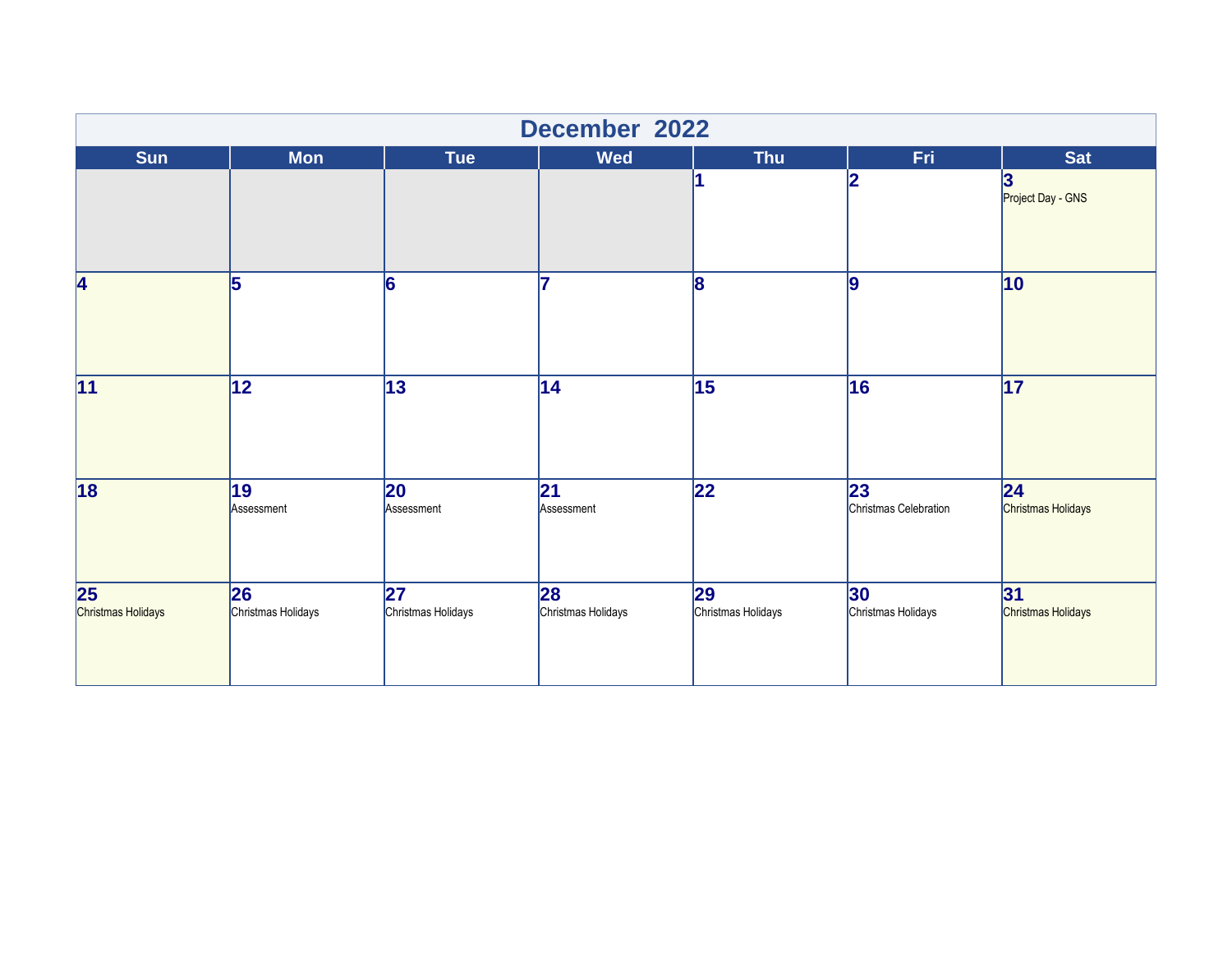|                                    | January 2023    |                 |                 |                    |                                          |                     |  |  |
|------------------------------------|-----------------|-----------------|-----------------|--------------------|------------------------------------------|---------------------|--|--|
| Sun                                | <b>Mon</b>      | <b>Tue</b>      | Wed             | Thu                | Fri.                                     | <b>Sat</b>          |  |  |
| 1<br>Christmas Holidays            | 2<br>Reopens    | 3               | 4               | 5                  | 6                                        | 7<br>PRR            |  |  |
| $\overline{\mathbf{8}}$            | 9               | $\overline{10}$ | $\overline{11}$ | $\overline{12}$    | 13<br>Pongal Celebrations<br>Helpers Day | 14 <br>Pongal       |  |  |
| $\overline{\mathbf{15}}$<br>Pongal | 16<br>Pongal    | $\overline{17}$ | 18              | $\overline{19}$    | 20                                       | 21                  |  |  |
| $\overline{22}$                    | $\overline{23}$ | $\overline{24}$ | $\overline{25}$ | 26<br>Republic Day | $\overline{27}$                          | 28<br>Staff Working |  |  |
| 29                                 | 30              | 31              |                 |                    |                                          |                     |  |  |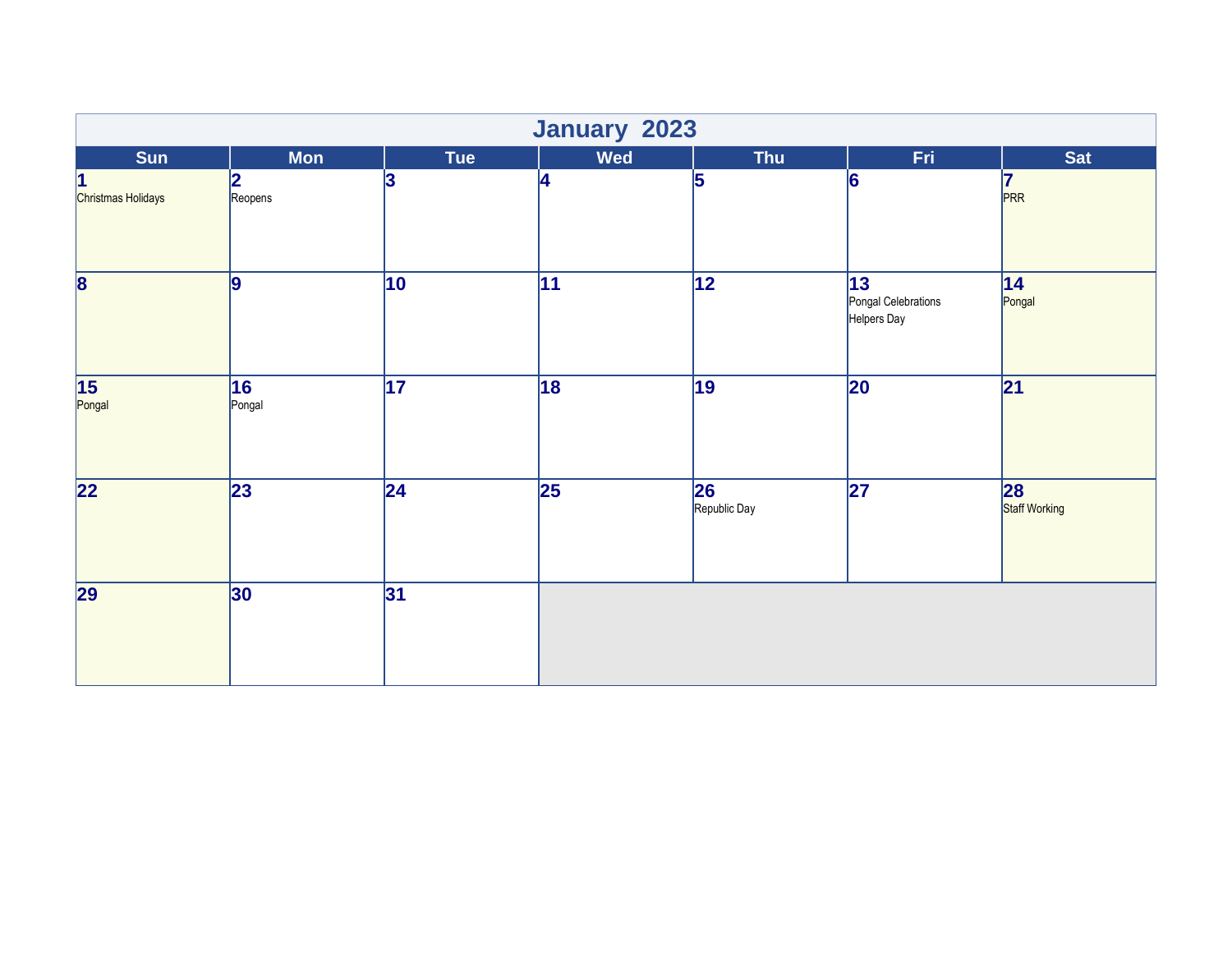|                                    | February 2023   |                 |                 |                 |                 |                      |  |
|------------------------------------|-----------------|-----------------|-----------------|-----------------|-----------------|----------------------|--|
| Sun                                | <b>Mon</b>      | Tue             | Wed             | <b>Thu</b>      | Fri.            | Sat                  |  |
|                                    |                 |                 | l1              | 12              | 3               | 4                    |  |
| $\overline{\overline{\mathbf{5}}}$ | $\overline{6}$  | 7               | $\overline{8}$  | $\vert$ 9       | $\overline{10}$ | 11 <br>Staff Working |  |
| $\overline{12}$                    | $\overline{13}$ | 14              | $\overline{15}$ | 16              | $\overline{17}$ | 18                   |  |
| $\overline{19}$                    | $ 20\rangle$    | $\overline{21}$ | $\overline{22}$ | $\overline{23}$ | $\overline{24}$ | 25<br>Staff Working  |  |
| $\overline{\mathbf{26}}$           | $\overline{27}$ | $\overline{28}$ |                 |                 |                 |                      |  |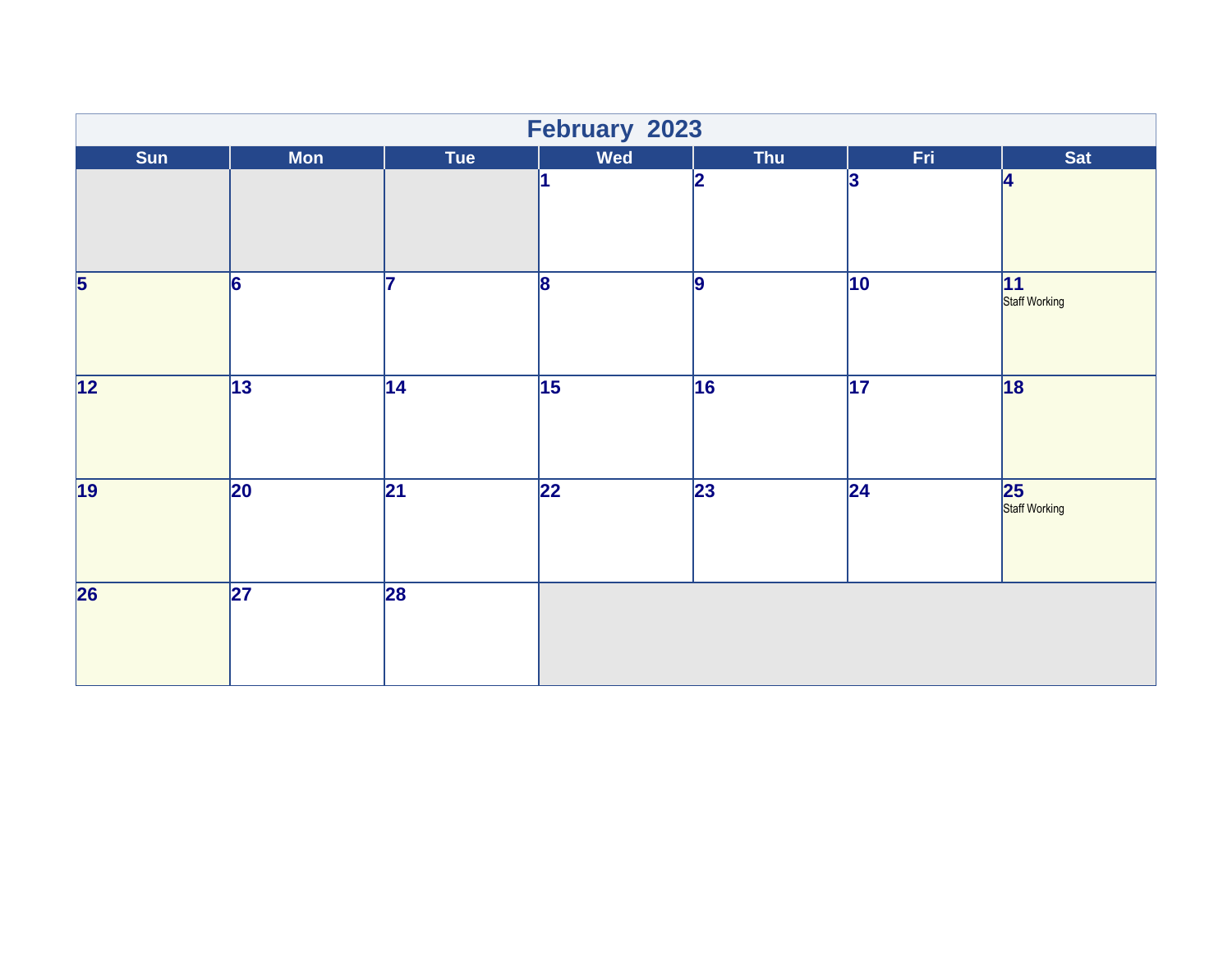|                                                   | <b>March 2023</b> |                 |                 |                 |                 |                     |  |  |
|---------------------------------------------------|-------------------|-----------------|-----------------|-----------------|-----------------|---------------------|--|--|
| <b>Sun</b>                                        | <b>Mon</b>        | <b>Tue</b>      | Wed             | <b>Thu</b>      | Fri.            | Sat                 |  |  |
|                                                   |                   |                 | 1               | 12              | 3               | 4                   |  |  |
| $\overline{\mathbf{5}}$<br>Annual Day - Tentative | $\overline{6}$    | 7               | $\overline{8}$  | 9               | $\overline{10}$ | 11<br>Staff Working |  |  |
| $\overline{12}$<br>Annual - Tentative             | $\overline{13}$   | $\overline{14}$ | $\overline{15}$ | 16              | $\overline{17}$ | 18                  |  |  |
| $\overline{19}$                                   | $\overline{20}$   | $\overline{21}$ | $\overline{22}$ | $\overline{23}$ | $\overline{24}$ | 25<br>Staff Working |  |  |
| $\overline{26}$                                   | $\overline{27}$   | 28              | 29              | 30              | 31              |                     |  |  |